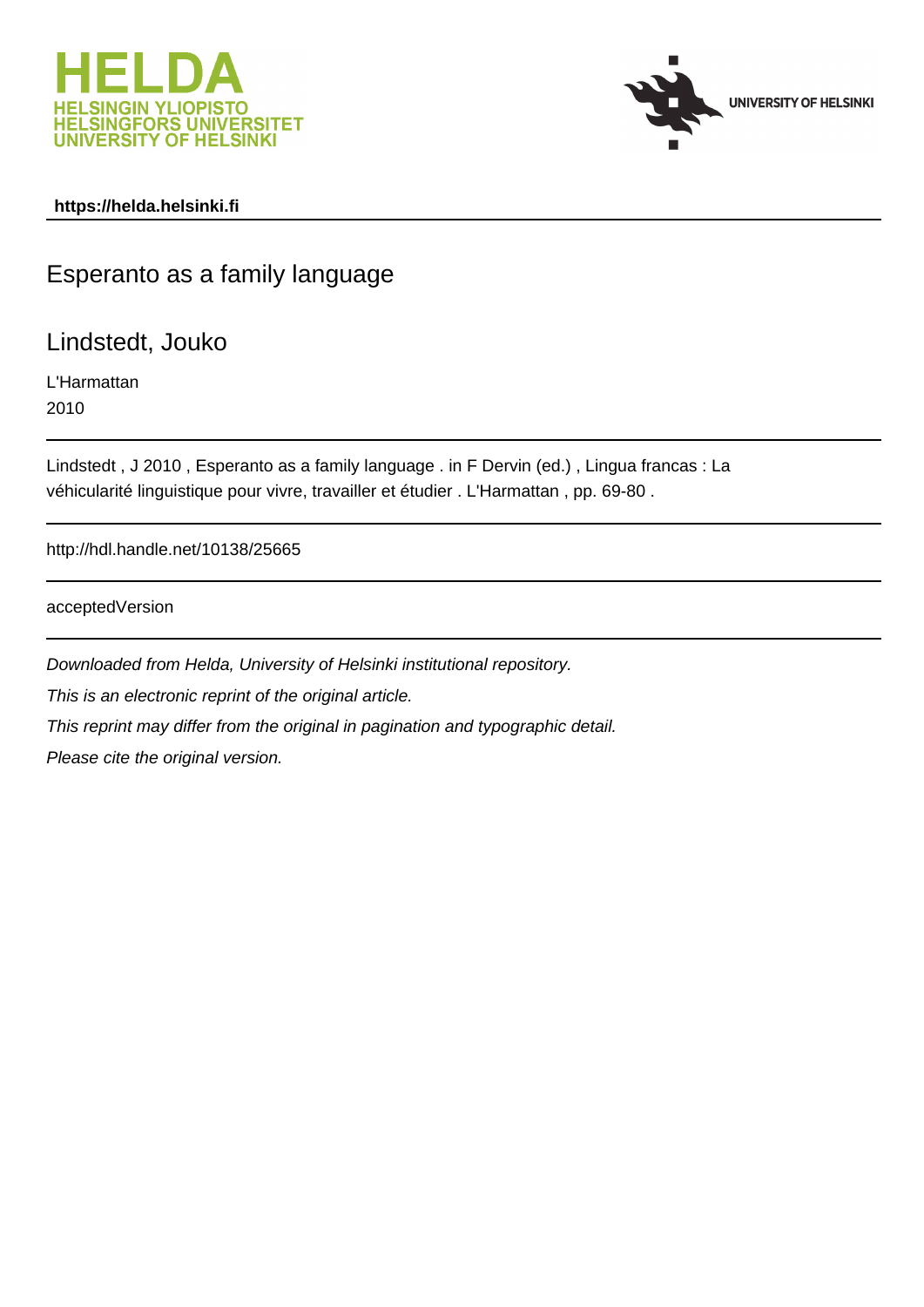To appear in Fred Dervin (ed.). 2010. Lingua francas: La véhicularité linguistique pour vivre, travailler et étudier. Paris: L'Harmattan.

Jouko Lindstedt (University of Helsinki)

# **Esperanto as a Family Language**

Abstract. Esperanto was created to serve as a common second language in the world, but its present role as a vehicular language is confined to a rather small number of speakers who use it in their personal contacts and cultural activities, but seldom in their trades and professions. They form a kind of diasporic speech community with certain shared cultural values and symbols, original literature unknown outside the community, and frequent personal contacts at various meetings and on the Internet. Esperanto has also been used as a family language for about one hundred years, and there are perhaps one thousand first-language speakers. The paper presents an overview of the little-studied field of Esperanto as a native and family language and points out some methodological and factual problems in the few published studies. The major pitfalls of the study of native Esperanto are identified as follows: (i) concentrating on mixed marriages only; (ii) confusing the Esperanto speech community with the Esperanto movement; (iii) not knowing the language sufficiently; (iv) ignoring the subjects' linguistic background, and (v) expecting a priori nativisation to bring about changes in the language.

#### 1. Introduction

It is not uncommon that a vehicular language comes to be used as an everyday language in some families, even though it is native to neither parent. Besides such better-known examples as English, French or Russian, Esperanto presents a linguistically interesting case of such a language. Though its role in interethnic communication has remained limited. Esperanto was certainly a language created first and foremost to serve as a common second language in the world, and therefore its use in families and its nativisation may seem to be a surprising development. This paper aims to present an overview of the phenomenon and to point out some methodological and factual problems in some of the published studies.

The basic grammar and vocabulary of Esperanto were designed by the Polish Jew Ludwik Lejzer Zamenhof (1856–1917), who was born in Białystok in what was at that time the western part of the Russian Empire. His booklet *Международный языкъ* 'An International Language' appeared in Warsaw in 1887 (Zamenhof, 1887). The new language, which soon became known as Esperanto after the pseudonym Zamenhof had used, became by far the most successful among constructed international languages.

Though originally an artificial language. Esperanto has acquired several features of a natural language. Its norm has always been partly non-codified, i.e., Esperanto cannot be learnt from textbooks, grammars, and dictionaries alone, but only by participating in the speech community. The concept of speech community as applied to Esperanto is discussed by Wood (1979) and Fettes (1996). Several grammatical and lexical changes during the history of Esperanto have not been due to official or unofficial language planning and codification, but have been initiated and spread by anonymous speakers, being codified only afterwards (or not at all). This spontaneous change of Esperanto has been studied by Schubert (1989), Piron (1989), Philippe (1991), and Gledhill (2000), among others. I have argued that Esperanto can be viewed as a contact language that has from its very beginning incorporated spontaneous unconscious influences from other languages and from the human language faculty (Lindstedt, 2006; Lindstedt, forthcoming). The most complete modern grammar of Esperanto (Wennergren, 2005) is mainly descriptive in its approach, and its prescriptive passages are not based so much on earlier grammars as on the actual usage of accomplished authors.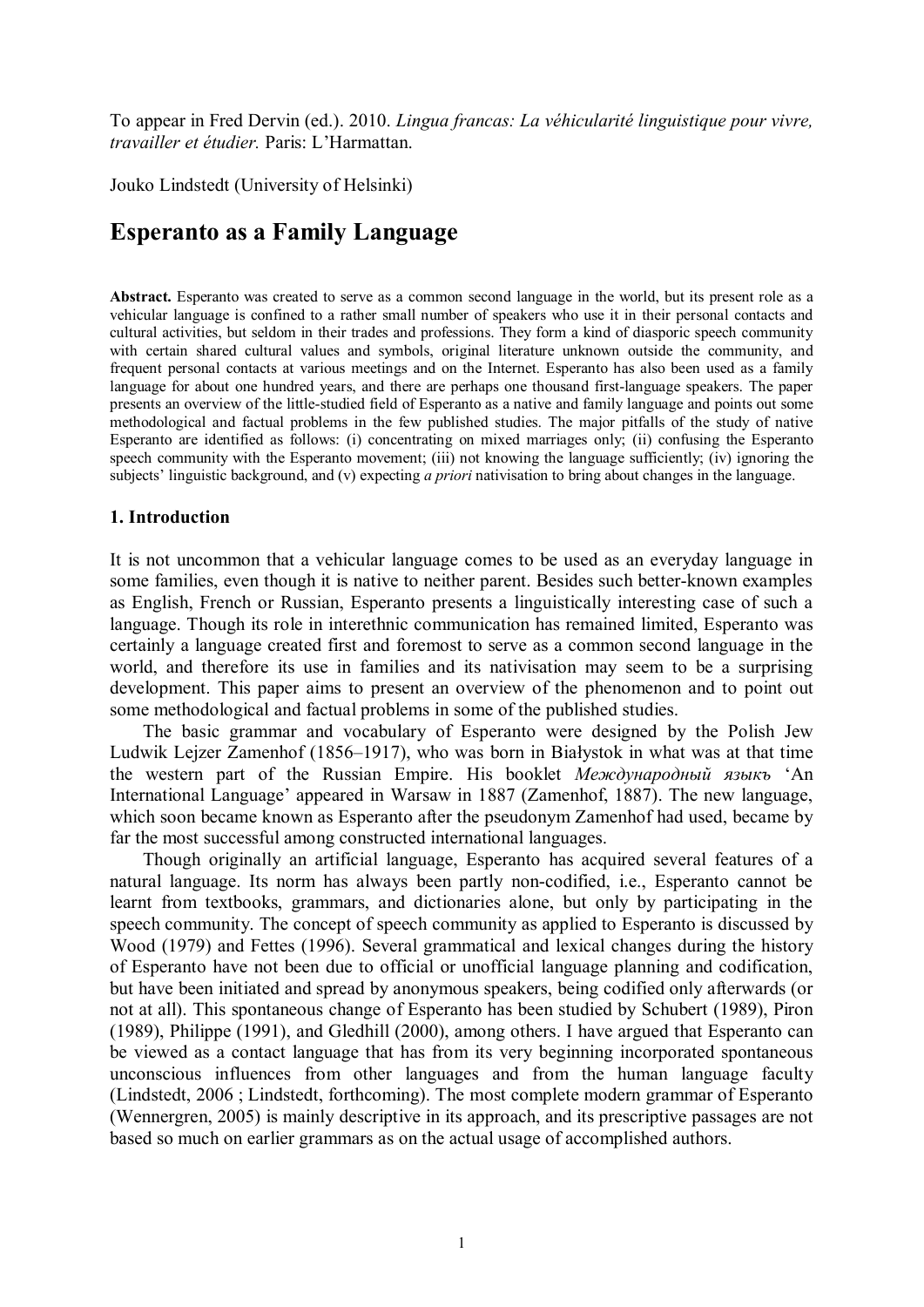The use of Esperanto as a vehicular language is confined to a rather small number of speakers who use it in their personal contacts and cultural activities, but seldom in their trades and professions. Their diasporic speech community is held together by several factors: (i) literature (including both original and translated fiction), periodicals, and radio broadcasts; (ii) different kinds of meetings, ranging from official congresses and cultural festivals to smaller reunions and family camps, and (iii) the Internet, which at least for the middle-aged and young generation is increasingly becoming the centre of Esperanto activities, partly at the cost of traditional clubs and associations. The Esperanto Wikipedia, for instance, has over 100,000 articles and has thus reached the same class by size as the Czech, Danish, and Hungarian editions.

There are no reliable statistics on the speakers of Esperanto. Nuessel (2000 : 82–83) notes that the estimates given in different sources range between 120,000 and 15 million (!). The historian Sikosek (2003 : 60) says that even  $40,000$  is an "optimistic estimate" and that he would not be surprised if it turned out that fewer than 10,000 people speak Esperanto fluently.<sup>1</sup> The numbers can of course be very different depending on what level of language proficiency is chosen as the criterion. My rough estimate is that there are about 100,000 people who can actively use the language, and about 10,000 who can be classified as fluent speakers, with an error margin of perhaps half an order of magnitude in both figures (i.e., there may be between 30,000 and 300,000 who can actively use the language, and between 3,000 and 30,000 fluent speakers).

#### 2. Esperanto as a family language and a native language

Frequently. Esperanto speakers with different native languages marry and Esperanto remains the common language in their marriage. Such marriages have been recorded from the beginning of the 20th century (Kökény & al., 1933–35 : 184). Esperanto has also had native or first language speakers from about the same time (Butler, 1921). My own estimate of their number, based on my personal participation in different meetings and networks of Esperantospeaking families, is about one thousand, which would mean perhaps one per cent of all the speakers of Esperanto. The phenomenon of Esperanto as a first language has been described by Versteegh (1993), Corsetti (1994; 1996a; 1996b; 2004) and Lindstedt (2006). The fact that Esperanto can be acquired as a first language can be regarded as a further proof that it has all the basic properties of a natural language.

The use of Esperanto as a family language may thus mean it is used between the spouses. or between the parents (or one of the parents) and the children, who thus become native speakers. There exist even second-generation and third-generation native speakers, though other languages are handed down in such families in parallel with Esperanto, and there are no compact native speech communities. All first-language speakers of Esperanto are at least bilingual, many of them even trilingual, and practically all of them use another language more often than Esperanto in their adult lives. Esperanto may mean either active or passive bilinguality for them  $-$  it remains passive if they were accustomed to answer the parent who spoke Esperanto to them in their other native language.

The children's Esperanto becomes more fluent if the family has close contacts with other Esperanto-speaking families from other language communities, especially if the family participates in the camps and meetings where dozens of such families may be present. International summer camps in which Esperanto-speaking children can participate without

 $1$  "Do tre, tre optimisme oni povus taksi la esperantlingvanaron je maksimume 40.000 aŭ 50.000 tutmonde. Sed se post altnivela internacia enketo montriĝus ke tutmonde malpli ol dek mil homoj flue parolas esperanton, mi ne surpriziĝus" (Sikosek 2003, 60).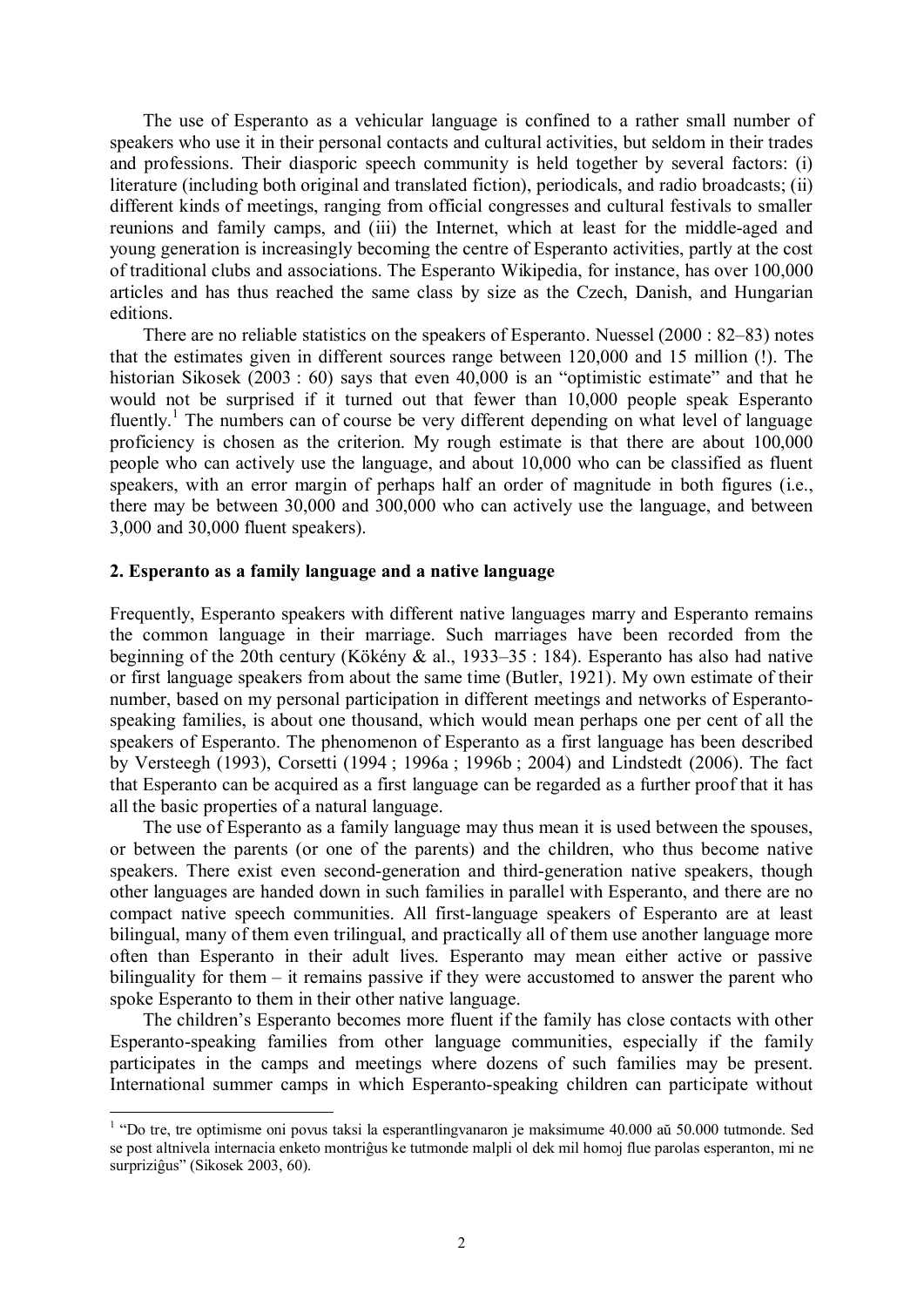their parents are also organised. Code-switching or code-mixing, which may be normal inside each Esperanto-speaking family, carries a stigma at such meetings. There even exists a common Esperanto verb krokodili meaning 'to speak another language when Esperanto should be spoken', and children learn this verb early.<sup>2</sup> The social rationale of this stigma is that as there are only a limited number of occasions for practising one's Esperanto, speaking in another language, though it would be comprehensible to the listeners, deprives them of this opportunity.

Children who become fluent speakers of Esperanto always exhibit some transfers from their other native languages. But the children also influence each other's language use at family meetings, including the pronunciation. Thus, I have observed how the Esperanto pronunciation of one of my daughters, normally influenced by Finnish, quickly acquired traits typical of German Esperantists, when we were at a meeting in Germany – and later Italian traits under the influence of her Italian Esperanto friend. It is easy to see how a longer contact between children would sooner or later lead to a more unified pronunciation, but camps and meetings are usually too short for this to actually take place. On the other hand, the national peculiarities of pronunciation usually do not hamper mutual comprehension.

For most speakers of Esperanto it is mainly a written language because they have no opportunities to use it everyday. The native speakers of Esperanto are an exception: for them, Esperanto is primarily a spoken language. In fact, not all of them acquire good literacy in it. A fairly good selection of books exists for small children, and even more for adults, but the shortage of reading material interesting for teenagers and the impossibility of using Esperanto at school may alienate young speakers from written Esperanto. The Internet is, however, partly changing this, because it encourages written communication between friends and acquaintances from different countries.

Many – or perhaps even most – native speakers do not retain close contacts with the diasporic Esperanto community as adults, and many of them do not like to be called "Esperantists" because the word is associated with a social movement and ideology (cf. Forster, 1982). They have never personally chosen to participate in such a movement  $-$  they are just speakers of the language. On the other hand, the native speakers do not have such prestige status in the Esperanto speech community as they do in many other speech communities. Because one of the main arguments of Esperantists for proposing Esperanto as a global lingua franca is that it would not give advantage to the native speakers as the national languages do, any attempts to attach a special status to "native Esperanto" would be rejected. But it is also practically impossible to tell a native speaker of Esperanto apart from any other fluent speaker of the language (excluding the possible differences in the brain representation of the language). Esperanto has been nativised in the sense that it has acquired native speakers, but it has not been creolised in the sense of acquiring a native speech community (a distinction already pointed out by Anttila,  $1972 : 176$ .

Most general histories of Esperanto mention the family use of Esperanto and its native speakers only briefly; thus, the more than 800-page general work edited by Lapenna  $\&$  al.  $(1974: 59)$  devotes a mere 15 lines of text to the phenomenon. But it seems that Zamenhof did envisage the family use in some fashion, although not publicly. In a private letter he

<sup>&</sup>lt;sup>2</sup> The verb derives from the noun *krokodilo* 'crocodile', but its semantic motivation is not at all obvious – which again shows that changes in Esperanto often take place spontaneously. It seems that in the 1930s krokodilo acquired the pejorative meaning 'an Esperanto propagandist who does not speak the language himself', and the verb was later derived from this (Vilborg, 1989–2001, s.v. krokodilo). The semantic motivation may be connected to the green colour of crocodiles, since green is the colour of the Esperanto flag and other symbols, or to crocodiles' large mouths. Other explanations given refer to the expression *krokodilaj larmoj* 'crocodile tears', or to the use of a crocodile toy on the nature-method lessons of the famous Esperanto teacher Andreo (András) Cseh (1895-1979).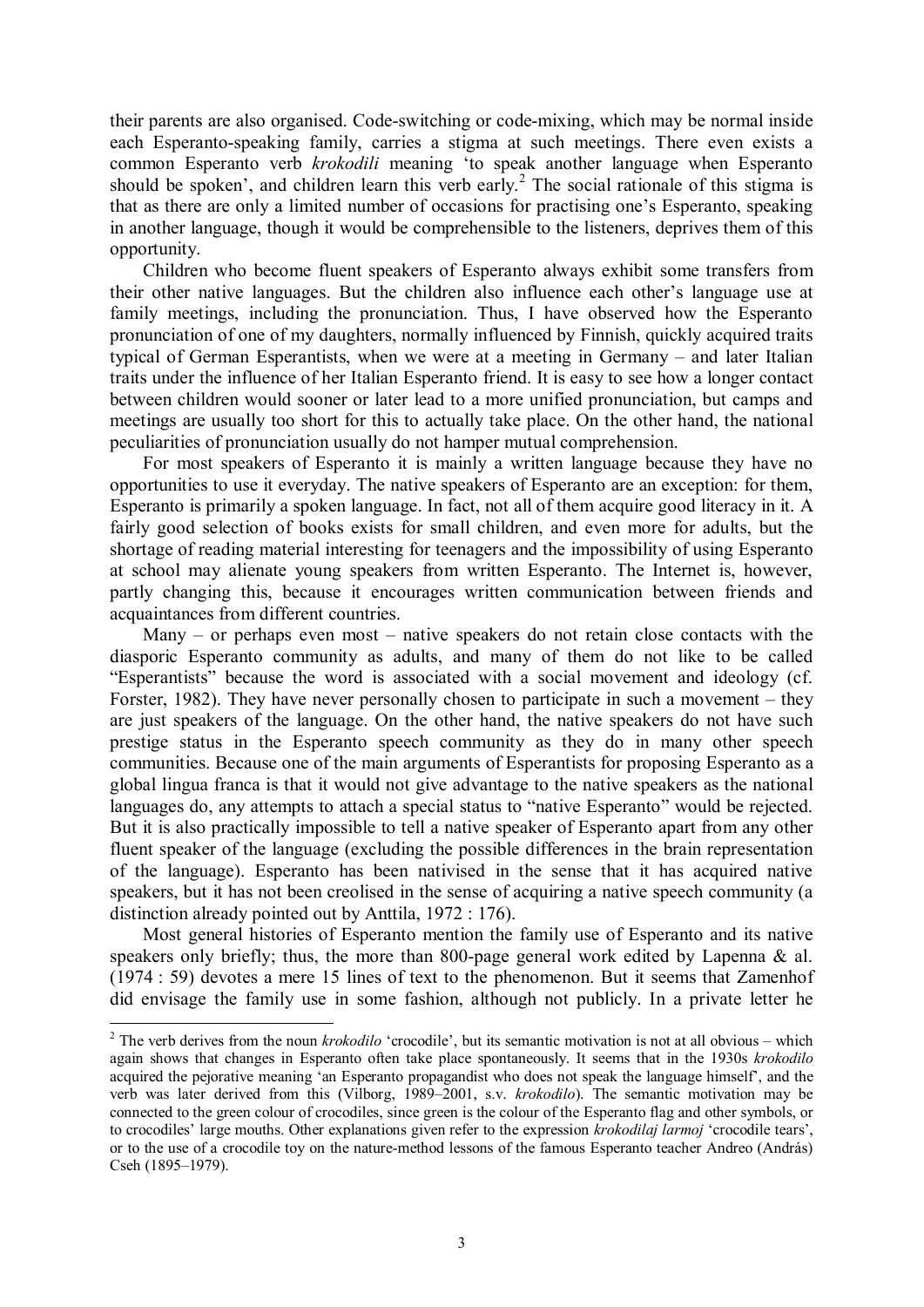wrote: "An international language will be consolidated for ever only in case there will be some group of people who accept it as their familial and **inherited** language. A hundred of such people are enormously more important for the idea of a neutral language than millions of other people"<sup>3</sup> (Zamenhof, 2006 [1901] : 97; my trans. with original emphasis). But the official goal of the Esperanto movement has always been to propose the language as "everyone's *second* language", and there would indeed seem to be an inherent contradiction in Zamenhof's speculation about a "neutral" language becoming *inherited* (native) for a certain group of people: what would happen to the neutrality? Zamenhof's private remark must be understood in its context: he was dreaming of a group of people electing not only a neutral language, but also a neutral syncretic religion, and declaring themselves ethnically neutral. After the centre of the international Esperanto movement shifted from the Russian empire to France at the beginning of the 20th century, its leaders distanced themselves from Zamenhof's social utopianism.

Zamenhof was a native of the lands of the former Polish-Lithuanian Commonwealth, which, incorporated into the Russian Empire, formed a multinational and multilingual cultural area in which Polish, Russian, Belarusian, Ukrainian, Lithuanian, Yiddish, German, Romani, and Karaim were spoken. He was not the sole Jewish language reformer from this region: his contemporary Eliezer Ben-Yehuda (1858–1922), born in the town of Lužki, in present-day Belarus, succeeded in reviving and nativising the Hebrew language that had not been anyone's mother tongue for some 1700 years (Fellman, 1973). Versteegh (1993) points out the linguistic parallels between the nativisation of Hebrew and Esperanto, though the sociolinguistic contexts are of course very different. Both Zamenhof and Ben-Yehuda were thoroughly influenced by their experience as Eastern European Jews. (Yiddish even influenced Esperanto's structure, see Piron, 1984; Kiselman, 1992; Lindstedt, forthcoming; cf. also Maimon, 1978.) Ben-Yehuda's goal was to reverse the diaspora and create a nation state for the Jews; Zamenhof's goal was to make all ethnic distinctions fade, but the official Esperanto movement never endorsed this part of his programme.

## 3. Pitfalls of the study

The use of Esperanto as a family language and its nativisation has not attracted much attention in linguistics. There are at least five pitfalls that may lead the study of the phenomenon astray:

*i. Concentrating on mixed marriages.* The existence of children with Esperanto as a native language is often explained by referring to marriages between people of different nationalities that have Esperanto as their common language. But a language used only between the parents does not usually become an active language for the children; they primarily acquire the language(s) the parents (and other caretakers) speak to them and use with them. Because speakers of Esperanto usually emphasise the equal value of all languages - this may have been the main reason for them to learn Esperanto in the first place - both parents in mixed marriages usually transfer their native language to the children. Esperanto has a chance in this scheme only if the parent whose native language is also the local language of the place where the family is living decides to speak Esperanto to the children, relying on the fact that the local language will at any rate be acquired by the children sooner or later. It is much easier for a couple with the *same* native language to decide that one of

<sup>&</sup>lt;sup>3</sup> "Lingvo internacia fortikiĝos por ĉiam nur en tia okazo, se ekzistos ia grupo da homoj, kiuj akceptus ĝin kiel sian lingvon familian, *heredan*. Cento da *tiaj* homoj estas por la ideo de lingvo neŭtrala multege pli grava ol milionoj da aliaj homoj."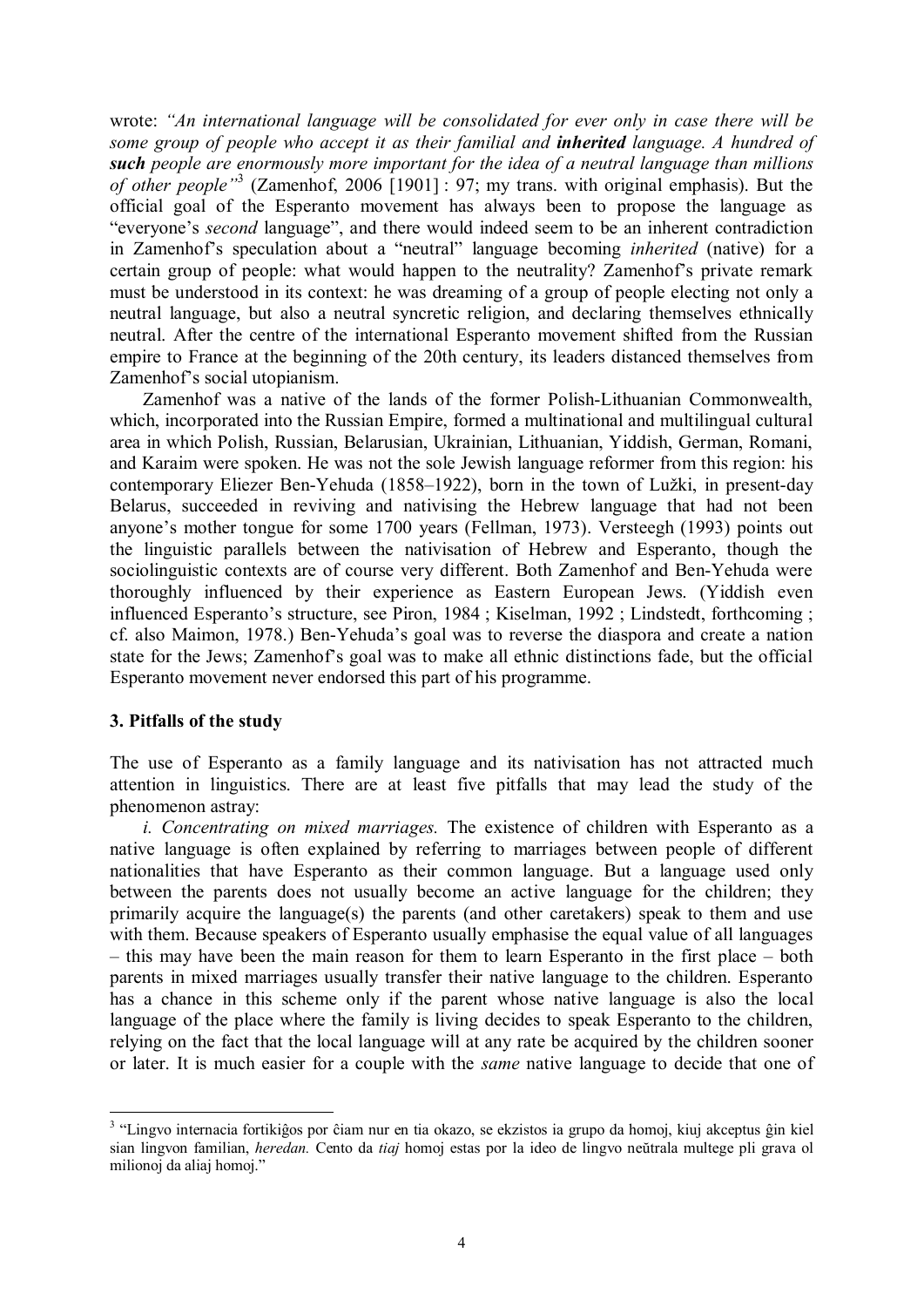them will speak Esperanto to the children; as pointed out by Corsetti (1996a), this parent is usually (though not always) the father.

ii. Confusing the Esperanto speech community with the Esperanto movement. Esperanto would probably no longer exist as a spoken language if it did not have a social movement to promote it (Forster, 1982). However, this does not mean that the Esperanto speech community coincides with this movement. On the one hand, there are some Esperanto activists who do not speak the language fluently at all; they are often referred to as *bonan-tagon-esperantistoj* (because they can only say *bonan tagon* 'good morning/afternoon') or *krokodilantoj* (those who krokodilas, see above). On the other hand, many parents of native speakers are not particularly active in the Esperanto movement and they often say that they are only transferring the language, not an ideology or world view.<sup>4</sup> Ordinary speakers of Esperanto may refer to the native speakers as *denaskaj Esperantistoj* 'native Esperantists', but the native speakers themselves and their parents prefer *denaskaj Esperanto-parolantoj* or *denaskaj Esperant-lingvanoj*, both meaning 'native speakers of Esperanto', or the one-word derivative denaskuloj.<sup>5</sup>

*iii. Not knowing the language sufficiently.* In the case of Esperanto, there seems to be a special kind of "observer's paradox": you can know the language well only if you participate in its speech community, but if you do, you are deemed to be an "Esperanto activist" and as such, an unreliable source of scientific knowledge. This is partly due to the confusion, described above, between the speech community and the movement: it is erroneously thought that the only rational reason for someone to learn Esperanto would be to become its active propagator. On the other hand, since the language is classified as "artificial", many linguists do not understand that there might be a difference between the codification and actual use, or that the first old textbook they happen to find might not be an adequate representation of present-day Esperanto. Bergen (2001), the first linguist to write about the phenomenon of native Esperanto-speakers in the prestigious *Journal of Child Language*, does not know the meaning of all Esperanto affixes and thinks that the anticausative suffix  $-i\hat{g}$ - is an aspectual marker of inchoatives<sup>6</sup>; therefore, all the corresponding examples in his Table 2 are wrongly glossed.

The solution to the special "observer's paradox" of Esperanto is to admit that a research ethic is needed both ways: if linguists (such as me) that know Esperanto describe the language, they should do it without any ideological colouring and if linguists who do not know Esperanto want to discuss it, they should take as great pains to learn it as they would do in the case of any other spoken language.

iv. Ignoring the subjects' linguistic background. As far as detailed linguistic description is concerned, there is no typical native speaker of Esperanto. Every speaker has another native language, or perhaps several native languages and still another school language, and is influenced by them, each native speaker in his or her own way. In his article mentioned above, Bergen (2001) sees spontaneous nativisation changes in a group of children at an Esperanto meeting, but does not properly take account of their diverse linguistic backgrounds and the varying degrees of the regular use of Esperanto at their homes. As I have argued

<sup>&</sup>lt;sup>4</sup> It is dangerous to generalise as long as adequate studies are lacking, but it is my impression that in Europe, this is especially true of the Esperanto-speaking parents in the Western countries, whereas some parents in the former socialist countries do not always see it as a problem to think that the children will also become Esperanto activists.

<sup>&</sup>lt;sup>5</sup> Morphemes glossed: *de* 'from', *nask* 'birth',  $ul$  'person',  $o$  NOUN,  $j$  PLURAL.

<sup>&</sup>lt;sup>6</sup> The source of this error is probably the fact that there are a small number of intransitive verbs that do use this suffix as an alternative to the inchoative prefix  $ek$ , but for all transitive verbs, as well as nouns and adjectives,  $ek$ - and -ig- are not synonymous as Bergen seems to think (Wennergren 2005, 38.2.18). This is another example of a phenomenon which is not strictly "planned" in Esperanto.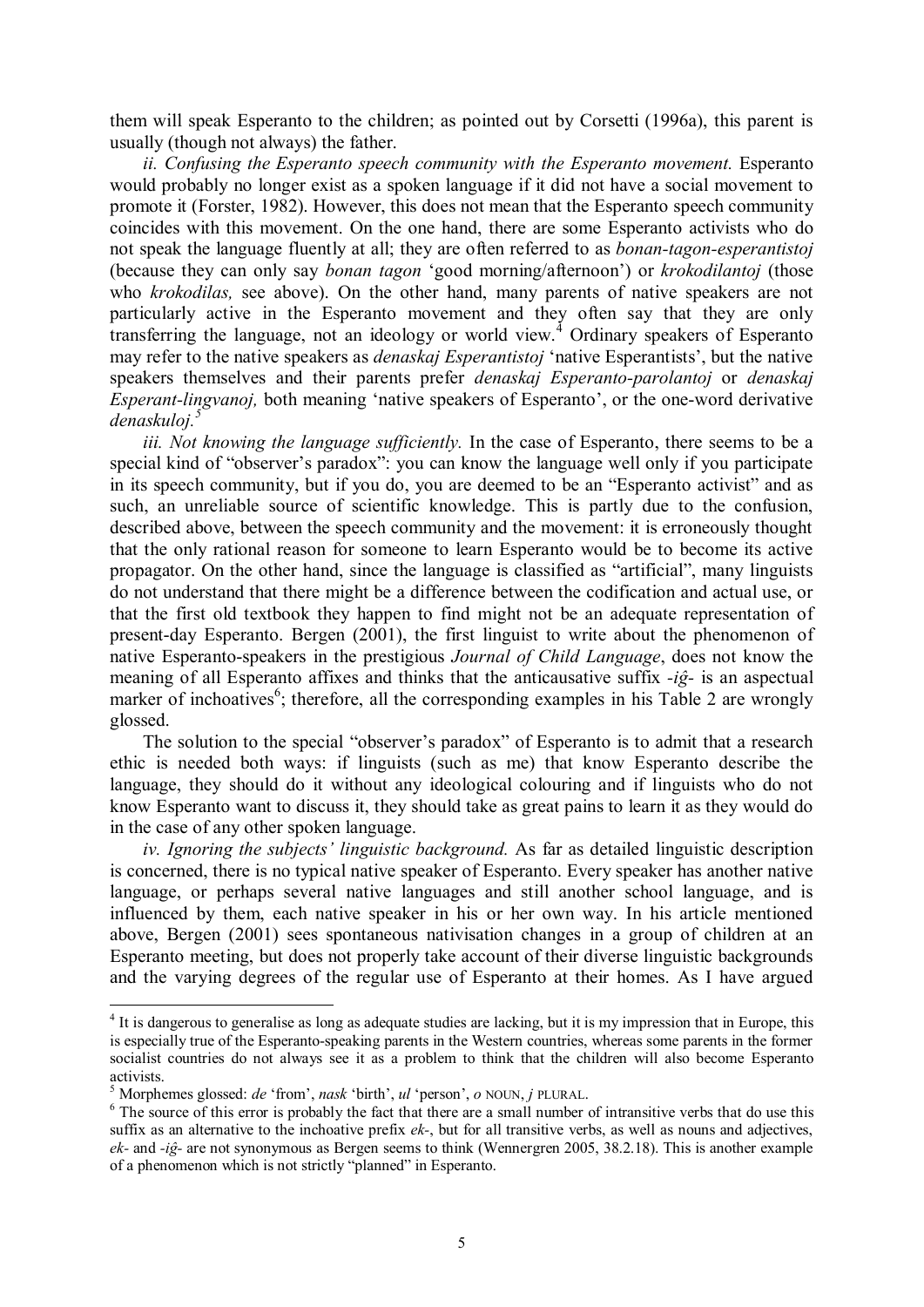elsewhere (Lindstedt, 2006: 50–51), Bergen is confusing nativisation changes with interference and incomplete acquisition.

 $v$ . Expecting a priori nativisation to bring about changes in the language. The nativist theories of language acquisition – be they Chomskyan models or those proposed by Bickerton  $(1981)$  or Pinker  $(1994)$  – have to assume that Esperanto *must* change when it is acquired as a first language, because Zamenhof could not possibly have known all the properties of Universal Grammar and therefore could not place them in his creation. The problem is that no one has vet identified clear cases of such changes in the Esperanto of native speakers. Rather, all examples proposed seem to be due to transfers from the children's other native languages or differences between the spoken and written register of Esperanto or, in some cases, incomplete acquisition (Lindstedt, 2006). However, this does not mean that Esperanto shows that no innate human linguistic faculty exists; it could mean that the birth process of Esperanto itself was much more spontaneous than is usually thought, and that there is much in Esperanto grammar that has never been consciously put there. If the young native speakers of Esperanto need not introduce any immediate changes to it, this may be because Esperanto has already been adjusted to the requirements of language universals or Universal Grammar in the process of being used by non-native speakers for more than 120 years.

In their oft-quoted study of the nativisation of Tok Pisin, Sankoff and Laberge (1980: 208–209) argue that the first generation of native speakers does not create "sudden and dramatic changes in a language", but only carries further tendencies that were already present in the speech community. Esperanto  $-$  and Tok Pisin, for that matter  $-$  show that the social dimension of nativisation processes is at least as important as the psychological dimension. and if there is some kind of innate Universal Grammar, it must be at least partly accessible to adult second-language speakers as well.

## 4. Final notes

The nativisation of Esperanto has no close parallels in linguistics. To some extent, it can be compared to the renativisation of Hebrew at its early stage (Versteegh, 1993; cf. Fellman, 1973) or to the creolisation of pidgins (Corsetti, 1994; 1996b; cf. Sankoff & Laberge, 1980), but the social context of the nativisation process is different. There are no compact speech communities of native speakers of Esperanto and it is highly unlikely that such communities will arise. However, Esperanto is for its users, native and non-native alike, a symbol of group identity, though this identity is mostly secondary to their primary ethnic identities.

People using Esperanto in their families may have different opinions about the Esperanto movement as a whole, but they do share some common values which I would tentatively describe as follows: they value personal contacts with people from other countries in which the vehicular language is neutral, meaning equally foreign and familiar to everyone. The family use of Esperanto and the existence of native speakers is not considered to jeopardise this neutrality as long as no separate compact groups exist whose main language is Esperanto.

#### **References**

Anttila, R. (1972). An introduction to historical and comparative linguistics. New York: Macmillan.

Bergen, B.K. (2001). Nativization processes in L1 Esperanto. Journal of Child Language, 28, 575–595.

Bickerton, D. (1981). Roots of language. Ann Arbor: Karoma.

Butler, M.C. (1921). Infana Esperanto. *Literaturo*, 12 (October–December 1921). [Quoted according to Corsetti, 1996a.]

Corsetti, R. (1994). Andrea diras "ti-ta". Disaj observoj pri la kreoliĝo de Esperanto. Esperanto, 87(4), 63–64.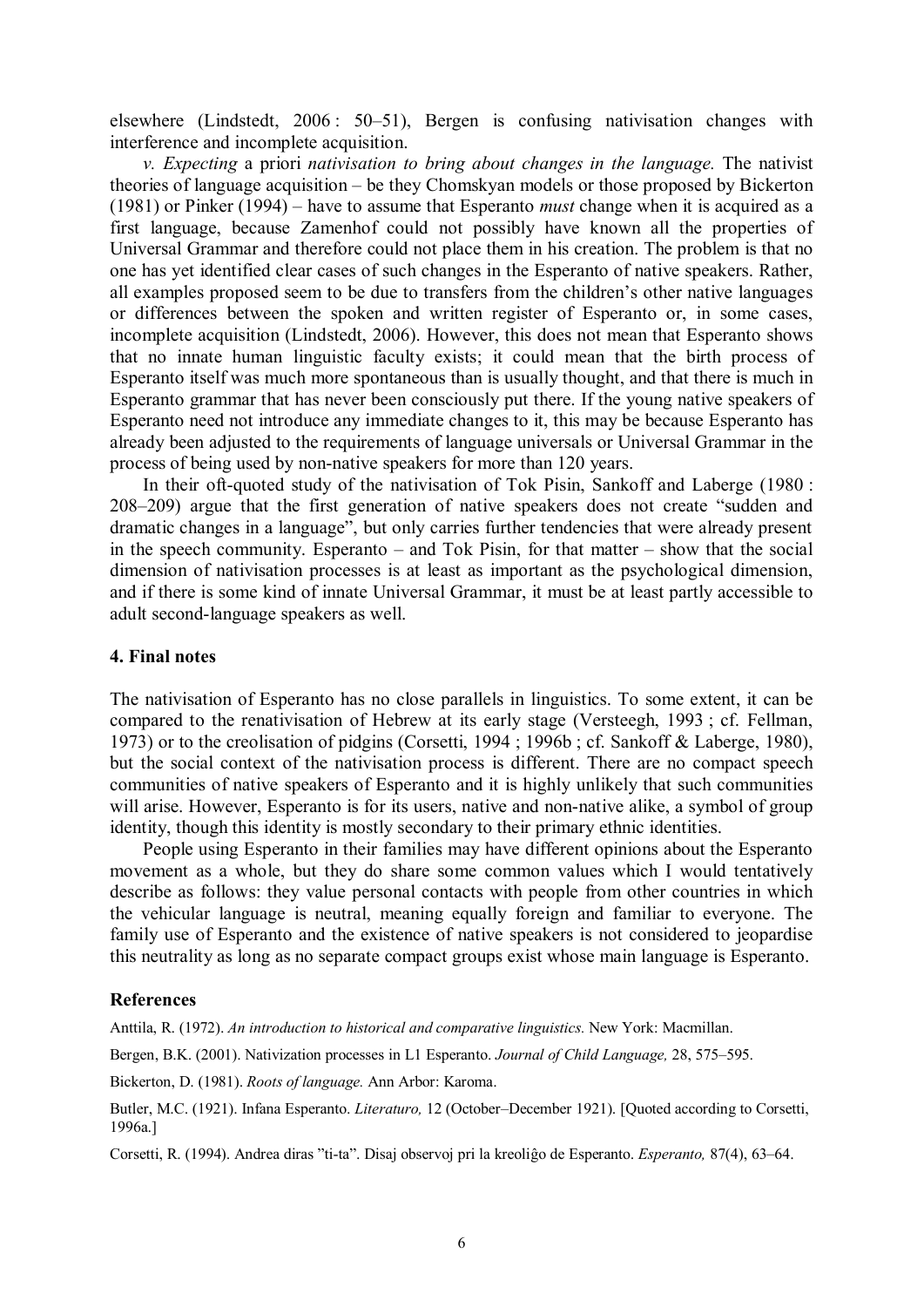Corsetti, R. (1996a). A mother tongue spoken mainly by fathers. *Language Problems and Language Planning*.  $20, 263 - 273.$ 

Corsetti, R. (1996b). Esperanto kaj kreolaj lingvoj: komunaj kaj malkomunaj traitoj en la kreoliĝo. In S. Košecký (ed.), Multkulturaj familioj de nuntempa Eŭropo. Aktoj de la seminario okazinta 01-02.08.1996 (pp. 11–36). Bratislavo: Esprima. [English summary: "Esperanto and Creole languages: common and different characteristics in the process of creolisation."

Corsetti, R. (2004). Regulararizing the regular: The phenomenon of overregularization in Esperanto-speaking children. Language Problems and Language Planning, 28, 261–282.

Fellman, J. (1973). The revival of a classical tongue: Eliezer Ben Yehuda and the Modern Hebrew language (Contributions to the Sociology of Language,  $6$ ). The Hague & Paris: Mouton.

Fettes, M. (1996). The Esperanto community: A quasi-ethnic linguistic minority? Language Problems and Language Planning, 20, 53-59.

Forster, P.G. (1982). The Esperanto movement (Contributions to the Sociology of Language, 32). The Hague & al.: Mouton.

Gledhill, C. (2000). The grammar of Esperanto: A corpus-based description. München: Lincom Europa. [2nd, enlarged edn.: 1st edn. 1998.1

Kiselman, C. (1992). Kial ni heitas la heimon sed ŝajnas fajfi pri la fajlado? Literatura Foiro 138, 213–216. Also available at: http://www.math.uu.se/~kiselman/heimo2.pdf (accessed 19 January 2009).

Kökény, L. & Bleier V. & Kalocsay K. (eds., 1933-1935). Enciklopedio de Esperanto. Budapest: Literatura Mondo. [Reprint: Budapest 1979: Hungara Esperanto-Asocio.]

Lapenna, I. & Lins, U. & Carlevaro, T. (eds., 1974). Esperanto en perspektivo: Faktoj kaj analizoj pri la internacia lingvo. London & Rotterdam: Universala Esperanto-Asocio, Centro de esploro kaj dokumentado pri la monda lingvo-problemo.

Lindstedt, J. (2006). Native Esperanto as a test case for natural language. In M. Suominen & al. (eds.), A man of measure: Festschrift in honour of Fred Karlsson on his 60th birthday (Special Supplement to SKY Journal of Linguistics, Vol. 19) (pp. 47–55). Turku: SKY. Also available at:

http://www.ling.helsinki.fi/sky/julkaisut/SKY2006 1/1FK60.1.5.LINDSTEDT.pdf (accessed 19 January 2009).

Lindstedt, J. (forthcoming). Esperanto – an East European contact language? To appear in a conference volume entitled Die Slawizität Europas (Berliner slawistischen Arbeiten).

Maimon, N.Z. (1978). La kaŝita vivo de Zamenhof. Tokio: Japana Esperanto-Instituto.

Nuessel, F. (2000). The Esperanto language. New York & al.: Legas.

Philippe, B. (1991). Sprachwandel bei einer Plansprache am Beispiel des Esperanto. Konstanz: Hartung-Gorre. (Diss., Universität Konstanz.)

Pinker, S. (1995) [1994]. *The language instinct*. New York: Harper Perennial. [First published in 1994 by W. Morrow and Co.1

Piron, C. (1984). Contribution à l'étude des apports du viddish à l'espéranto. Jewish Language Review 1984(4), 15–29. Also available at: http://claudepiron.free.fr/articlesenfrancais/viddish.htm (accessed 19 January 2009).

Piron, C. (1989). A few notes on the evolution of Esperanto. In K. Schubert (ed.), *Interlinguistics: Aspects of the* science of planned languages (Trens in Linguistics, Studies and Monographs, 42) (pp. 129–142). Berlin & New York: Mouton de Gruyter.

Sankoff, G. & Laberge, S. (1980). On the acquisition of native speakers by a language. In G. Sankoff, The social life of language (pp. 195-209). Philadelphia: University of Pennsylvania Press.

Schubert, K. (1989). An unplanned development in planned languages: A study of word grammar. In K. Schubert (ed.), *Interlinguistics: Aspects of the science of planned languages* (Trens in Linguistics, Studies and Monographs, 42) (pp. 249–274). Berlin & New York: Mouton de Gruyter.

Sikosek, Z.M. (2003). *Esperanto sen mitoj*. Dua prilaborita eldono. Antverpeno: Flandra Esperanto-Ligo.

Versteegh, K. (1993). Esperanto as a first language: language acquisition with a restricted input. *Linguistics*, 31,  $539 - 555$ .